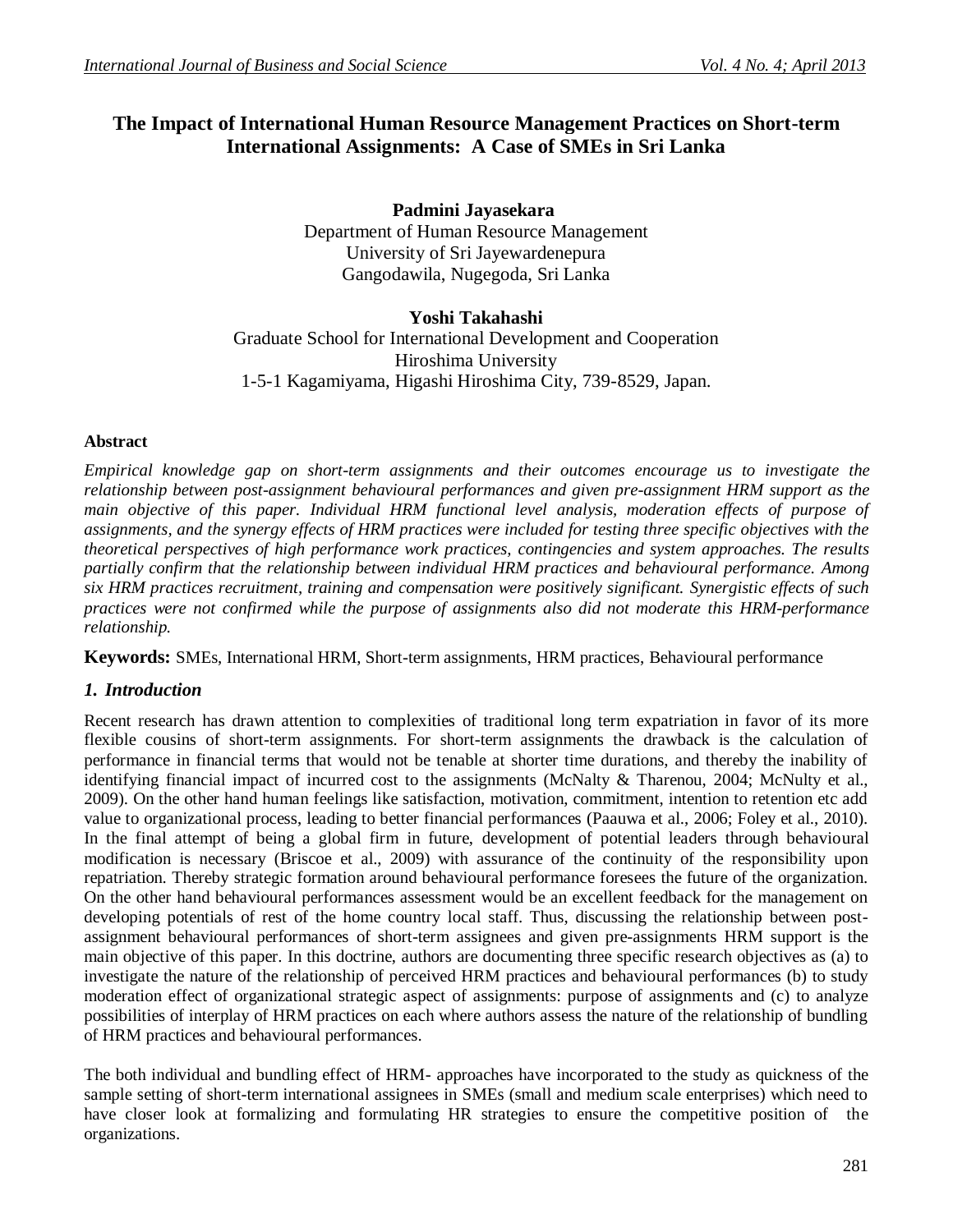Authors have perceived that this study is significant on theoretical and empirical grounds as well. On the theoretical ground, framework development in this paper was largely based on three theories of high performance work practice (HPWP) approach, system approach, and contingency approach. Authors see the necessity of unique configuration of setting all the three theories together. On the empirical ground, due to the lack of studies on the businesses in the Asian region through existing literature (Bartlett *et al.*, 2001), brief overlook on international business organizations in the Sri Lankan context may add a new forum to continue this dialog further. Specifically, no such studies have been conducted in the context of Sri Lanka where international business operations have been increasing in SMEs than ever with high profile. Even in Sri Lanka also does not have a nationally accepted definition for SMEs and thereby our study was limited for the organization "with permanent employees 300 or lesser or value of fixed assets with RS. 400 million or less" as define by National planning department of Sri Lanka.

Thereby this study will expand the existent knowledge on the relationship between HRM and performances/ employee outcomes in Sri Lanka having booming economy at the end of painful experiences of terrorism over three decades. Accelerating the development of the country, economic activities has been extended internationally as part of bilateral relations among countries. Foreign direct investment inwards flow as well as outward flow in the country has become remarkable to rewrite the history of the country realizing the motto of "Wonder of the south Asia by 2015". As such assessment over behavioral performances of emerging type of international assignments like short-term assignments would be more meaningful in ever changing international business arena to that endeavor. However, the approach of the paper is reflective and descriptive in answering how, rather than why, the integration of HRM practices leads to better behavioural performances of short-term assignments of organizations.

# *2. Literature Review and Hypotheses development*

### **2.1 Behavioural performance as consequence of high performance work practices (HPWPs)**

HPWP means HR practices which are designed to enhance employee's skills, commitment, motivation and productivity which enable system to be a source of competitive advantage of organizations. This provides opportunities of worker involvement and participation, for incentives which lead for high involvement, and skill development of employee (Wood et al, 2011). On the other hand this may enhance, reinforce and sustain both the competence and commitment of employees in more favorably in ever changing business arena. By creating knowledge and opportunities, through HPWP, organizations prepare for more dynamic and flexible turbulent environment. However most of the pervious researchers have focused their attention to discuss this HPWP and performance relationship at organizational level rather than individual level (Guchait et al, 2010*)*. Among available individual level studies, HPWP and behavioural outcomes have been discussed. Thereby it found that compensation and training have positive influence on improving organizational performances in manufacturing sector. With regards to Western joint venture and wholly owned subsidiaries in Chinese context, individual rewards and performance appraisal showed positive relationship with firm performances (Bjorrkman et al., 2002). Service industries in Indian context indicated that employee perception on increasing one unit of HPWP caused to decrease intention to leave by half a unit (Guchait et al, 2010). However considered HPWP in one study setting did not equally represent same results in another setting even at same country context or in same industrial setting motivating researchers to extend their HPWP and behavioural performances discussion further. Here the authors selected well known and important six functions as (a) preparation (b) recruitment (c) selection (d) training (e) performance evaluation and (f) compensation for the study.

*Hypothesis 01:* There will be a positive relationship between each HRM practice of (a) preparation, (b) recruitment, (c) selection, (d) training, (e) performance evaluation, and (f) compensation and behavioural performances of short-term assignees

### **2.2 Behavioural performance as consequence of bundling of HRM practices**

In addition to considering individual HRM practices respectively researchers argue that complementarities or synergies among HRM practices would enhance firm competitive advantages (Guchait and Cho, 2010). Bundling of HRM practices in this manner results in  $2+2=5$ , the whole is greater than individual practices.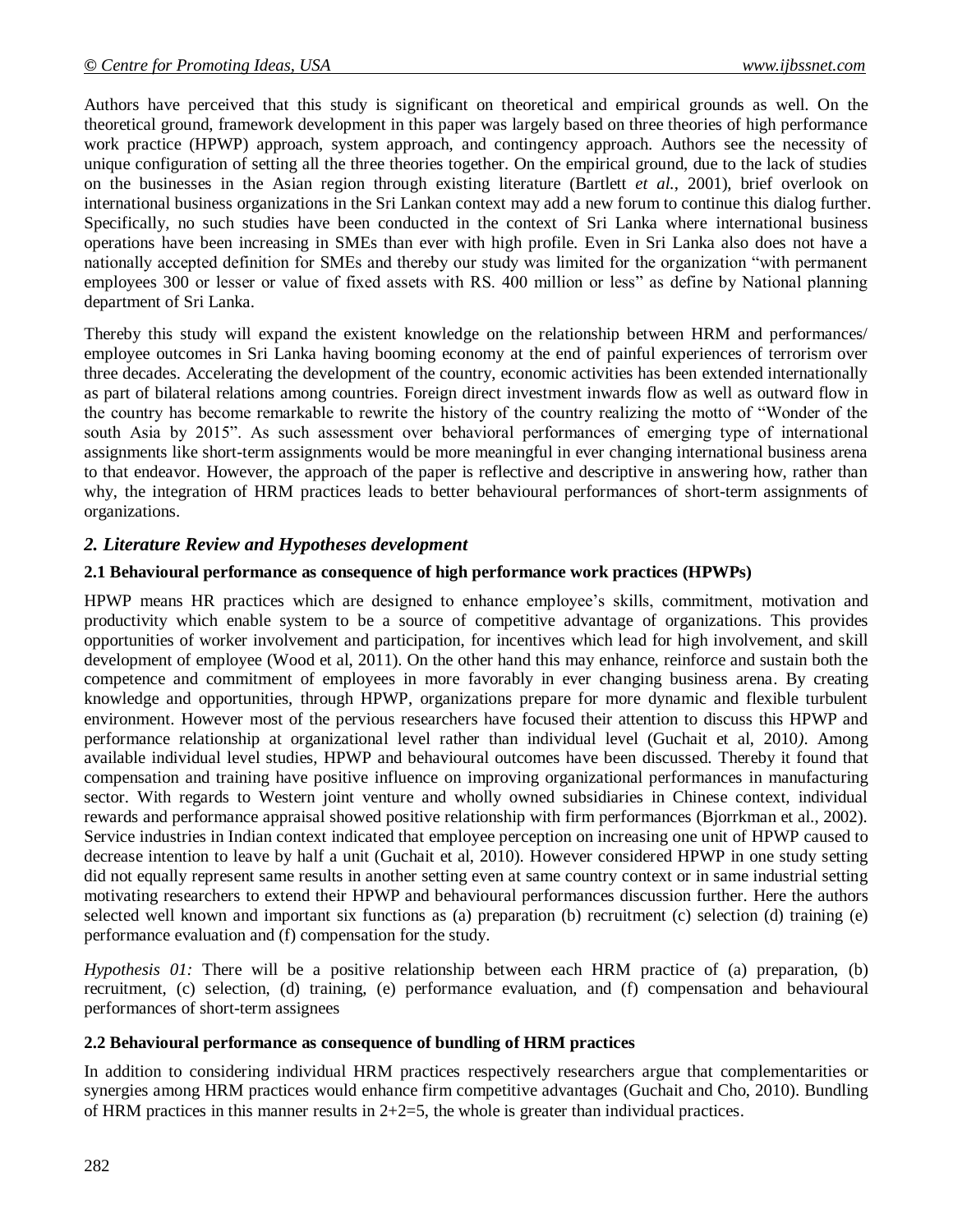In past literature two types of synergies which accumulated to vertical fit (external fit) and horizontal fit (internal fit) are found. The interdependent synergies among HRM practice are known to be horizontal fit, bundling, internal alignment, configuration, and complementarities in alternatively (Chanwick, 2010) which eventually balance the obstacle among functions if any. Bundling of HRM practices create the multiple, mutually reinforcing conditions that support employee motivation and skill acquisition, which are always greater than isolated effect. As employee performance is a function of employee ability and motivation in such a way that e.g., expected outcomes from each selection and training individually will increase when they get combined together (Delaney and Huselid, 1996) or performances is greater when they are combined with promotions as well as rewards to the management of the organization (Schuler et al., 1987). On the other hand, bundling of HR practices decide the nature of the relationship and interaction between and among managers and employees resulting in good labour management relationships in work place. There is no single best configuration of HRM practices bundle, but multiple unique configurations are capable in maximizing performance (Paauwa, 2006). Available literature was more supportive to identify different bundling categories but in this study authors limited for each individual level configuration to foresee the possibilities of development of HRM practices in such a context that is still in development stage of IHRM practices on short-term international assignments. These evidences motivate us to develop hypothesis 02 as follows.

*Hypothesis 02:* There will be a positive relationship between bundles of HRM practices and behavioural performances of short-term assignees

### **2.3 Contingent of purpose of assignments and HRM practices–behavioural performance relationship**

Organizations differ in their business demand in nature and appropriate configuration of HRM practices with different competitive strategies maximizes its competitive position in the market. As in Jackson (1995), when behavioural perspective of employees is concerned, this contingency perspective is in more favor to link competitive strategies and HR strategies. Purposes of short-term assignments have been identified by researchers such as filling skill gap, solving problem, transferring technology, achieving career advancement, developing talents in people, filling project requirement, keeping relationships with joint ventures, licensing and contracting, and improving quality of work life and personal life under broader categories of assignments types (Tahvanainen et al., 2005; Collings et al., 2007). Briscoe et al. (2009) broadly categorized these purposes as *demand-driven,* which is primarily developed around general manager or director positions and *learning-driven* purposes of assignments. Roberts, Kossek and Ozeki (1998) categorized assignments as aspatial, awareness building, and virtual assignments. Basic purpose of aspatial type of assignment is to develop in-depth understanding of global business, as well as international set of contacts. The direction of awareness–building type of assignments is to enhance assignees understanding on cross-cultural issues within short time period. In most cases time duration these types of assignments would be less than one year. SWAT and awareness development assignments come under the category of learning driven while aspatial comes under demand driven categories.

Due to absence of one best way to manage human resources, intervention of business strategies with HRM practices would enhance accuracy of the predictions among HRM-performance relationship (Pena et al., 2010). On the other hand if selection practices including selection criteria and techniques does not match the purpose of the assignments, lesser performances again be the result, due to absence of competent assignees and their poor skills and abilities (as in; Milliman, Von Glinow, & Nathan 1991; McNulty et al., 2004). Further, unless the compensation packages incorporate assignment purposes they don't impact employee motivation, task completion, learning attempt, future demand for the assignments. Technical assignees that underwent job related skill development training will ensure task completion more accurately and this matching will lead to career advancement opportunities which accounts for international performances as one criterion. On the other hand, in considering business expansion assignments and focusing more on interpersonal skills would be an advantage to successful task completion, which leads to improve marketability of the assignees upon repatriation.

Customized performance appraisals is ensure confidence of getting involve in decision making, as consequence motivation and possibilities of development of career, of which connect purpose of the assignments to motivation, development of the career (Gregersen et al., 1996). Required mental and physical attempt over completion of the assignment vary by purpose of the assignments.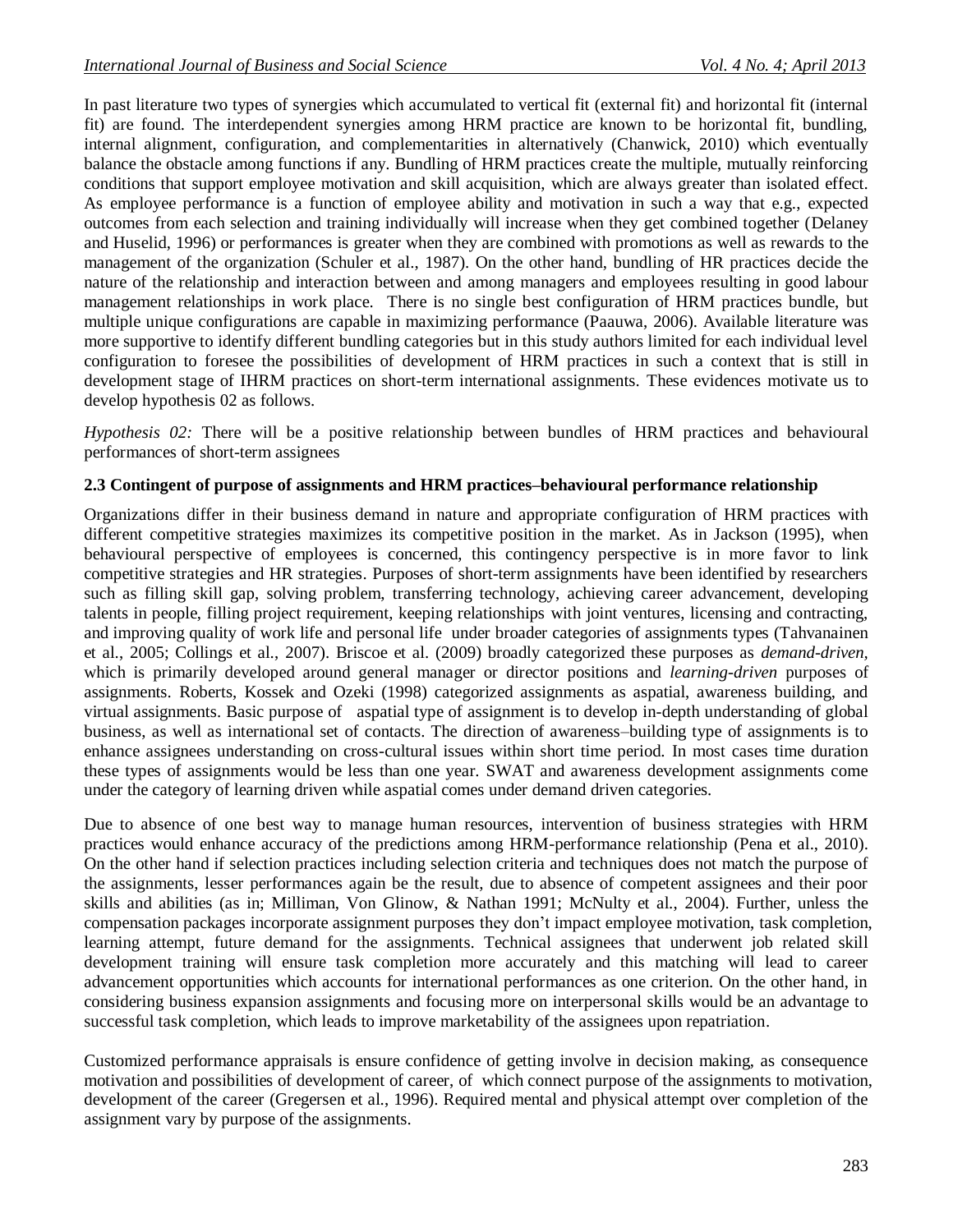High mental attempt and less physical attempt are required for coordination purpose than technology transfer assignments and possible incentive rates and promotion possibilities vary over successful completion of the task leading different performance levels. Thus authors' hypothesis as

Hypothesis 03: The relationship between HRM practices of (a) preparation (b) recruitment (c) selection (d) training (e) performance evaluation (f) compensation and behavioural performances of short-term assignees will be moderated by purpose of assignments

# *3. Method*

### **3.1 Sample and data Collection**

Of 515 companies along 8 business categories associated with company registry of the Ceylon Chamber of Commerce for 2011-2012 and in the directory of the Export Development Board for 2012 were considered as the sample. Out of 336 companies, 93 are considered international business organizations (27.8% of the total population) which have relocated short-term assignees in 16 countries in Asian region during the last five years period. Managers or executives with less than one year experience in international assignments during the period starting from 01.01.2007 until 01.01.2012 in Asian region countries were selected. Basically this is an attempt of recalling memories over five year's period measuring current behavioural performances of short-term assignees. Research evidence is enough to justify this work in line with Delany and Huselid (1996), Ichniowski et al (1997), Guthric (2001) and Youndh and Snell (1995).

Most of the respondents' for this study was within the age range of 30-40 years old which represent 70% of the total number of respondents. The survey also found 13% of bachelor degree holders, 35% of postgraduate diploma holders and 22% of professionals. More significantly no female assignees were reported but all were male. Among them 60% were married and 40% were single. The number of respondents from international subsidiary and business units were 140 while the rest was from direct and indirect exporting organizations which are almost similar. As far as location is concerned majority of the respondents (28%) were experienced in India, Maldives 8% and Bangladesh 5% while lowest experienced Indonesia (only 0.2%). Other than that rest of the representative locations were fairly similar.



#### **Figure 01: Hypothesized Relations among HRM practices, purpose of assignment and behavioral performances**

# **3.2 Scales and variables**

# **3.2.1 HRM practices**

Having reviewed the literature (Huselid (1995), Delery and Doty (1995) MacDuffie et al (1995), Guest (2001) Batt et al (2002) Bojokman et al (2002), Foley et al (2010) the question items were listed.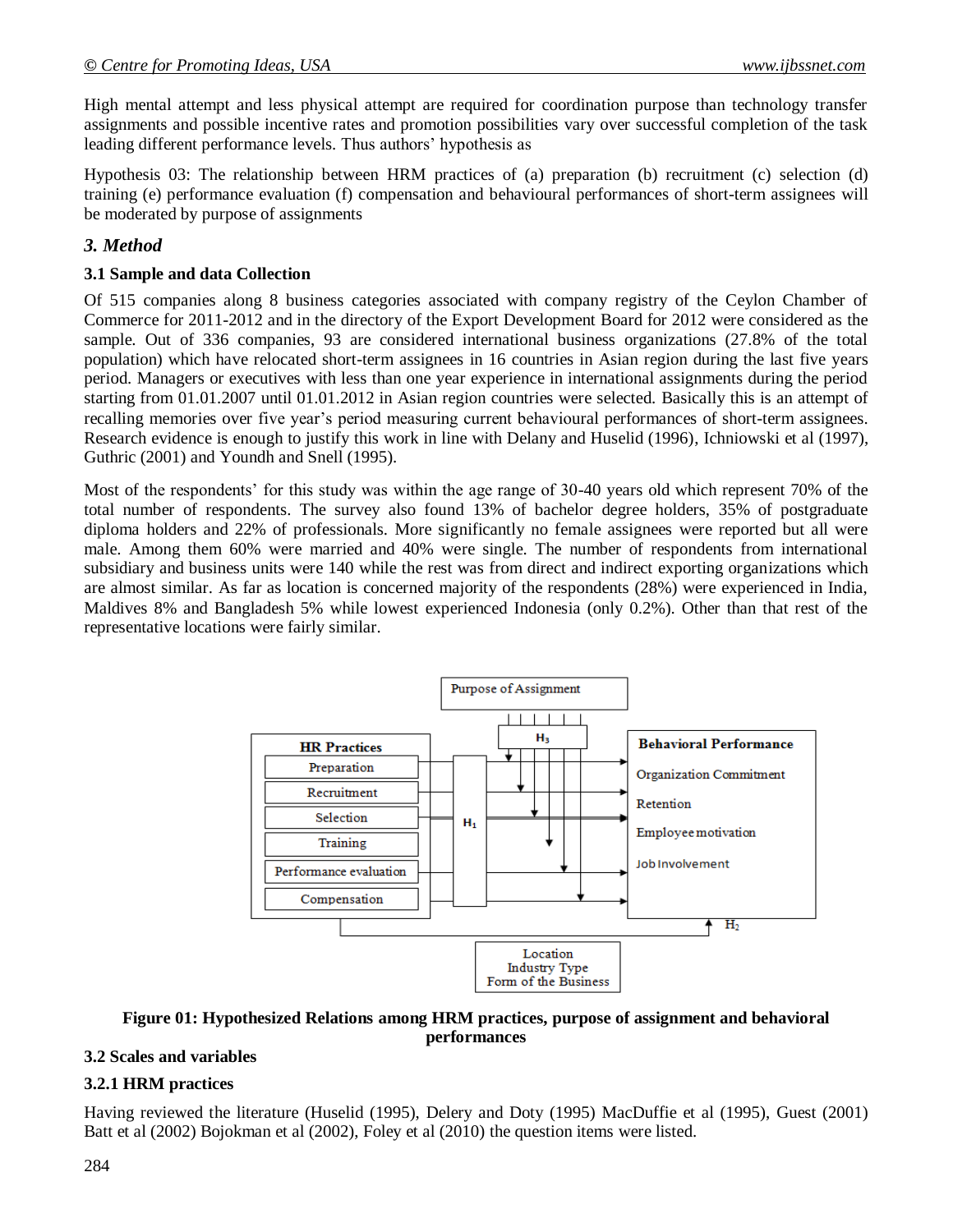Thereby *Preparation* for assignment was mainly organized around identification of task, duties and responsibilities it was measured in 5 items including characteristics on behavioural efficiency. *Recruitment* was measured using 5 items asking about the approaches to identifying candidates. *Selection* was assessed along selection methods with 5 items each that the respondents perceived within the capacity of executive and managerial level. Section for *Training* was also included in 4 items for training techniques. Evaluating *performance* of assignees and their experience was measured using 3 items while *Compensation* was again measured with 9 items. All question items were with a response range from 5 for very high to 1 for very low which was organized at 5 point Lickert scale.

### **3.2.2 Contingent with purpose of assignments**

This construct consist of short-term assignment by purpose. In terms of measuring purpose of short-term assignments as suggested by Welch and Welch (1994); Tahvanainen et al., (2005); Collings et al., (2007) 6 items were assessed including career development and leadership development, controlling management, filling a specific project requirements, business expansion, and transferring specific knowledge. Authors categorized them into two groups allying with Briscoe et al., (2009) as "learning driven" purpose and "demand driven" purposes. Career development and leadership development purposes were counted under learning driven category coding "1" while for the rest "0".

#### **3.2.3 Behavioural Performances**

We made assessments at subjective forms which reflect the effect on organization commitment, retention, employee motivation, and job involvement reviewed in 3 items for each (Hemmasi et al, 2010). Summation of the items was considered as a whole. Lickert scale was employed with a range from "5" as very high to "1" as very low.

#### **3. 2.4 Controlling Variables**

Three types of controlling variables are employed. Location, industry type, and form of the business were among them. As 16 countries in Asian region were included, authors decided to control them with the variables. Countries were categorized as "high income countries" as "1" which includes Japan, Korea, Singapore, Taiwan and Hong Kong and middle and others as "0" which included India, Bangladesh, Maldives, Malaysia, Nepal, Pakistan, Indonesia, Philippine, China, Thailand, and Cambodia. Industry type is another dummy variable in line with a previous study (Foley et al., 2010) and manufacturing firms are coded as "1" and others as "0". Form of the business was considered under two major groups as organizations that have subsidiaries in foreign soils which were coded as "1" and rest were coded as "0".

### *4. Results*

### **4.1 Measurement validation**

As the first step of the analysis, reliability coefficient of all HR practices (rang from 0.609 to 0.906) and behavioral performances (0.709) were measured. Some of the question items thereby dropped to satisfy internal consistency and reliability. We employed exploratory factor analysis with principal component method. This factor analysis was meaningful in two aspects. First to identify uncorrelated factors which minimize multicollinearity problems. Secondly removing items loaded on the same factor or cross–load on more than one factor (Minbaeva, 2005). Kaiser-Mayer-Oklin (KMO) values for all variables were above 0.5 while TVE score was satisfactory at above 0.5. Factor loadings were between 0.483 and 0.974. We considered dropping 14 questions out of 38 HRM practices related questions and 4 out of 25 behavioral outcome related questions. As the study was used to collect responses of independent and dependent variables through single self-responding questionnaire, mono-method bias would deflate the results. But the study is free from the error as lesser deviation among factor loadings.

### **4.3 Hypotheses testing**

**Table 01** present the supportive mean, standard deviation and correlation results for each variable. A significant positive relationship was found between behavioral performance and recruitment ( $r = 0.887$ ,  $p < 0.01$ ) selection (r  $= 0.591$ , p < 0.01) training (r = 0.236, p < 0.01) performance (r = 0.222, p < 0.01) compensation (r = 0.256, p < 0.01) purpose of assignments ( $r = 0.191$ ,  $p < 0.05$ ), nature of the industry ( $r = 0.304$ ,  $p < 0.01$ ) and location ( $r = 0.01$ ) 0.256,  $p < 0.05$ ) having preliminary support for further analysis.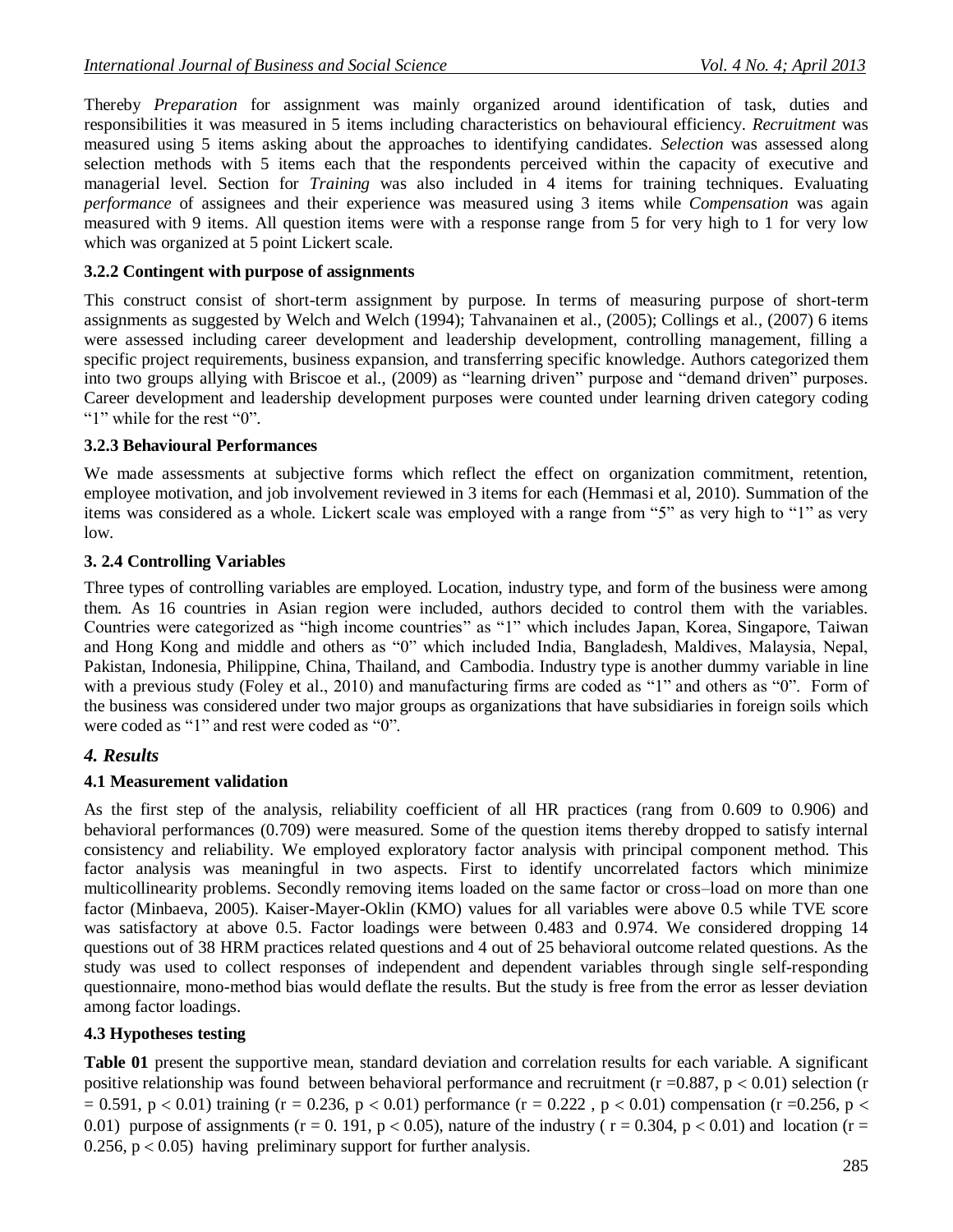In addition to the correlation results in **Table 01** regression analyses were used to test **hypothesis 1.** As reported in **Table 02,** control variables, and perceived HRM practices were entered independently at Model 1 and Model 2. Model 3 was for full equation considering control and independent variables simultaneously. Organizations without larger macro environment influences of industry type, nature of the business and location, in Model 2, the results could explain that three HRM practices emerged as significant construct of improving behavioural performances. As such recruitment (β = 0.909, p < 0.000), training (β = 0.153, p < 0.05), and compensation (β =  $0.068$ ,  $p < 0.1$ ), show positively significant relationship.

|     | Variables                                                        | M           | <b>SD</b> |                               | 2       | 3                                                 | 4                                     | 5         | 6                    |                             | 8    | 9         | 10                                            | 11 |
|-----|------------------------------------------------------------------|-------------|-----------|-------------------------------|---------|---------------------------------------------------|---------------------------------------|-----------|----------------------|-----------------------------|------|-----------|-----------------------------------------------|----|
| (1) | Behavioural<br>performance                                       | .39         | .29       |                               |         |                                                   |                                       |           |                      |                             |      |           |                                               |    |
| (2) | Preparation                                                      | .92         | .58       | .020                          |         |                                                   |                                       |           |                      |                             |      |           |                                               |    |
| (3) | Recruitment                                                      | $\cdot .30$ | .65       | $.787$ $*$                    | $.088*$ |                                                   |                                       |           |                      |                             |      |           |                                               |    |
| (4) | Selection                                                        | $\cdot$ .11 | 1.2       |                               |         | $.591^{\ast\ast}$ $.123^{\ast}$ $.715^{\ast\ast}$ |                                       |           |                      |                             |      |           |                                               |    |
| (5) | Training                                                         | .49         | .53       | $.236^{**}$ -.078 $.201^{**}$ |         |                                                   | $.215$ **                             |           |                      |                             |      |           |                                               |    |
| (6) | Performance                                                      | $-.31$      | .73       |                               |         | $.222$ $.028$ $.233$ $.33$                        | $.265$ **                             | $.735***$ |                      |                             |      |           |                                               |    |
| (7) | Compensation .29 .53 .256 <sup>**</sup> -.078 .201 <sup>**</sup> |             |           |                               |         |                                                   | $.487\dots$                           | $.513***$ | $.411$ <sup>**</sup> |                             |      |           |                                               |    |
| (8) | Purpose of<br>assignment                                         | .41         | .49       | $.191$ ** $-.078$ $-.040$     |         |                                                   | .015                                  | .074      | .041                 | .045                        |      |           |                                               |    |
| (9) | Nature of                                                        | .18         |           |                               |         |                                                   | 3.8 .304** $-.008$ .353** .278** .090 |           | .099                 | $.510^{**}$ -.109           |      |           |                                               |    |
|     | Industry                                                         |             |           |                               |         |                                                   |                                       |           |                      |                             |      |           |                                               |    |
|     | $(10)$ Location                                                  | .48         |           | 1.0 $.256^{**}$ -.087 .115    |         |                                                   | .068                                  | $-.004$   |                      | $.042$ $.231$ <sup>**</sup> |      |           | $-.064$ .597 <sup>**</sup> .322 <sup>**</sup> |    |
|     | $(11)$ Form of<br><b>Business</b>                                | $\cdot$ 12  | 4.2       | .099                          |         | $-.081$ $.263^{**}$ $.229^{**}$                   |                                       | .054      | .096                 | $.464***$                   | .016 | $.322$ ** |                                               |    |

|  |  | Table 1: Mean, SD and Correlation among variables |  |  |
|--|--|---------------------------------------------------|--|--|
|--|--|---------------------------------------------------|--|--|

#### Note: \*P<0.05, \*\*P<0.01, \*\*\*P<0.001 (two tailed)

The model was enough to explain 77% variance  $(R^2 = 0.77, F = 157.434, p < 0.001)$  of the behavioural performance

At Model 3, subsequently adding HRM practices and controlling variables to the regression equation, model fitness increased significantly with  $R^2 = 0.782$ , adjusted  $R^2 = 0.775$ . This analysis proved that recruitment (β = 0.890, p < 0.000), training (β = 0.115, p < 0.05), and compensation (β = 0.082, p < 0.01) were high. Whereas testing hypothesis 1, the results of the Model 3 was compared keeping Model 2 as principle effect model. In this regression analysis VIF values of all three models laid in between 1.024 to 4.409 showing no serious multicollinearity problem. Thereby at least within our study sample, out of six HR practices focusing upon recruitment, training, and compensation are well received by short-term assignees and they help for improving behavioural performances. This showed partial support for hypothesis 01.

**Table 02** was again supportive for testing **hypothesis 2**. Keeping Model 3 (in table 02) as principal model,  $(\Delta R^2 =$ 0.708, F=106.05, P < 0.001) Model 4 tested the interaction effect of individual HR practices while controlling main effect. First interacting variables were created multiplying independent variables pair wise. Factors loaded into same direction were used to minimize multicollinearity effect (Cooper et al., 2011). However hypothesized interactive effect of perceived HR practices was not confirmed ( $\Delta R^2 = 0.008$ , F=39.29, P < NS) for short-term assignees in this study. Therefore, Hypothesis 2 was rejected. That implies there is no considerable interaction effect of bundling of HRM practices improving behavioural performances of short-term assignees.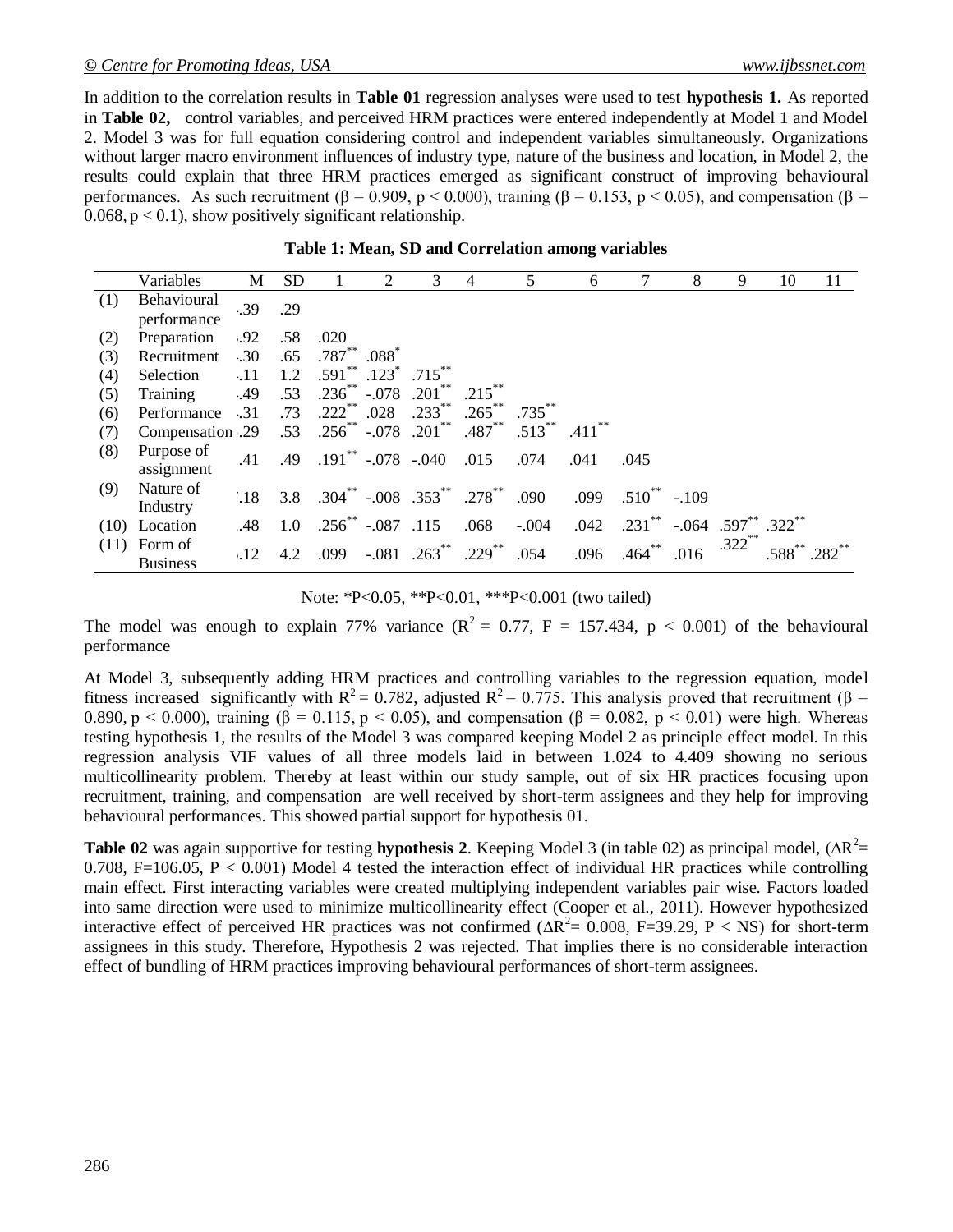| Variables                                                    | Behavioural performances |                      |                                  |                                                 |  |  |
|--------------------------------------------------------------|--------------------------|----------------------|----------------------------------|-------------------------------------------------|--|--|
|                                                              | Model 1                  | Model 2              | Model 3                          | Model 4                                         |  |  |
|                                                              | $\beta$                  | $\beta$              | β                                | $\beta$                                         |  |  |
| Constant                                                     | 4.485                    | 2.505                | 2.440                            | 3.499                                           |  |  |
| Step 1- Controls                                             |                          |                      |                                  |                                                 |  |  |
| $D_1$ -Industry type                                         | $-0.037$                 |                      | $0.070^{*}$                      | 0.066                                           |  |  |
| $D_2$ -Form of business                                      | $-0.246$ ***             |                      | $-0.016$                         | $-0.017$                                        |  |  |
| $D_3$ -Location                                              | $-0.102$                 |                      | $-0.042$                         | $-0.038$                                        |  |  |
| Step02-HR practices                                          |                          |                      |                                  |                                                 |  |  |
| 1. Preparation                                               |                          | $-0.046$             | $-0.026$                         | $-0.373$                                        |  |  |
| 2. Recruitment                                               |                          | $0.910^\mathrm{***}$ | $0.890^\ast{}^{\ast}{}^{\ast}{}$ | 0.267                                           |  |  |
| 3.Selection                                                  |                          | $-0.108$             | $-0.068$                         | $-0.336$                                        |  |  |
| 4. Training                                                  |                          | $0.152***$           | 0.115                            | $-0.549$                                        |  |  |
| 5. PE                                                        |                          | $-0.022$             | $-0.015$                         | 0.612                                           |  |  |
| 6. Compensation                                              |                          | 0.068                | $0.082$ *                        | 0.489                                           |  |  |
| Step 03,04,05,06 and 07 -                                    |                          |                      |                                  |                                                 |  |  |
| interaction                                                  |                          |                      |                                  |                                                 |  |  |
| Model 04 : Two way                                           |                          |                      |                                  | Model04: Two way interaction results            |  |  |
| interaction among functions                                  |                          |                      |                                  | among functions                                 |  |  |
| $\overline{7}$<br>$\overline{3}$<br>5<br>$\overline{4}$<br>6 |                          |                      |                                  | $\overline{7}$<br>5<br>3<br>6<br>$\overline{4}$ |  |  |
| $3*4$<br>$2*3$<br>$4*5$<br>5*6<br>$1*2$                      |                          |                      |                                  | 0.32<br>1.23<br>0.64<br>.14<br>0.26             |  |  |
| $3*5$<br>$1*3$<br>$2*4$<br>$4*6$                             |                          |                      |                                  | 0.52<br>$-2.00$<br>0.11<br>.78                  |  |  |
| $2*5$<br>$3*6$<br>$1*4$                                      |                          |                      |                                  | $-0.04$<br>0.59<br>0.33                         |  |  |
| $1*5$<br>$2*6$                                               |                          |                      |                                  | $-0.25$<br>$-0.35$                              |  |  |
| $1*6$                                                        |                          |                      |                                  | $-0.03$                                         |  |  |
|                                                              |                          |                      |                                  |                                                 |  |  |
| $R^2$                                                        | $0.07^{\ast\ast\ast}$    | $0.77\dotsm$         | $0.78$ **                        | $0.78^{\ast\ast\ast}$                           |  |  |
| $\Delta R^2$                                                 |                          | 0.77                 | 0.70                             | 0.01                                            |  |  |
| Adjusted $R^2$                                               | 0.06                     | 0.77                 | 0.77                             | 0.77                                            |  |  |
| $\Delta F$                                                   | $7.23***$                | $157.43***$          | 106.05                           | 39.29***                                        |  |  |
|                                                              |                          |                      | ***                              |                                                 |  |  |

|  | Table 02: Hierarchical regression results for testing direct and interaction effect (hypothesis 1 and 2) |  |  |  |
|--|----------------------------------------------------------------------------------------------------------|--|--|--|
|  |                                                                                                          |  |  |  |

**Notes:** \*P<0.05 \*\*P<0.01, \*\*\*P<0.001 (two tailed) Standardized beta values were entered, 2. Interaction results are paralleled to interaction function columns

**Testing hypothesis 3,** a series of hierarchical regression was implemented as in Table 3. First of all, interaction variables were created by multiplying the each HRM practice by the moderators. Keeping Model 1 as based model, rest of the two were considered for identifying possible moderating impact of purposes of short-term assignments. Keeping Model 01 as main effect ( $\Delta R^2 = 0.709$ , F=123.899, P < 0.001) compared Model 02 which was included both the interaction effect of purpose of assignments and HR practices ( $\Delta R^2$  = 0.003, F=0.664, P < NS). Hypothesis o3 also not supported. An alternative investigation is meaningful as majority of our participants were from service sector organizations, within the age group of 30-40 years. Therefore, more studies should be conducted in other categories to have more robust analysis of the moderation effect of purpose of assignments.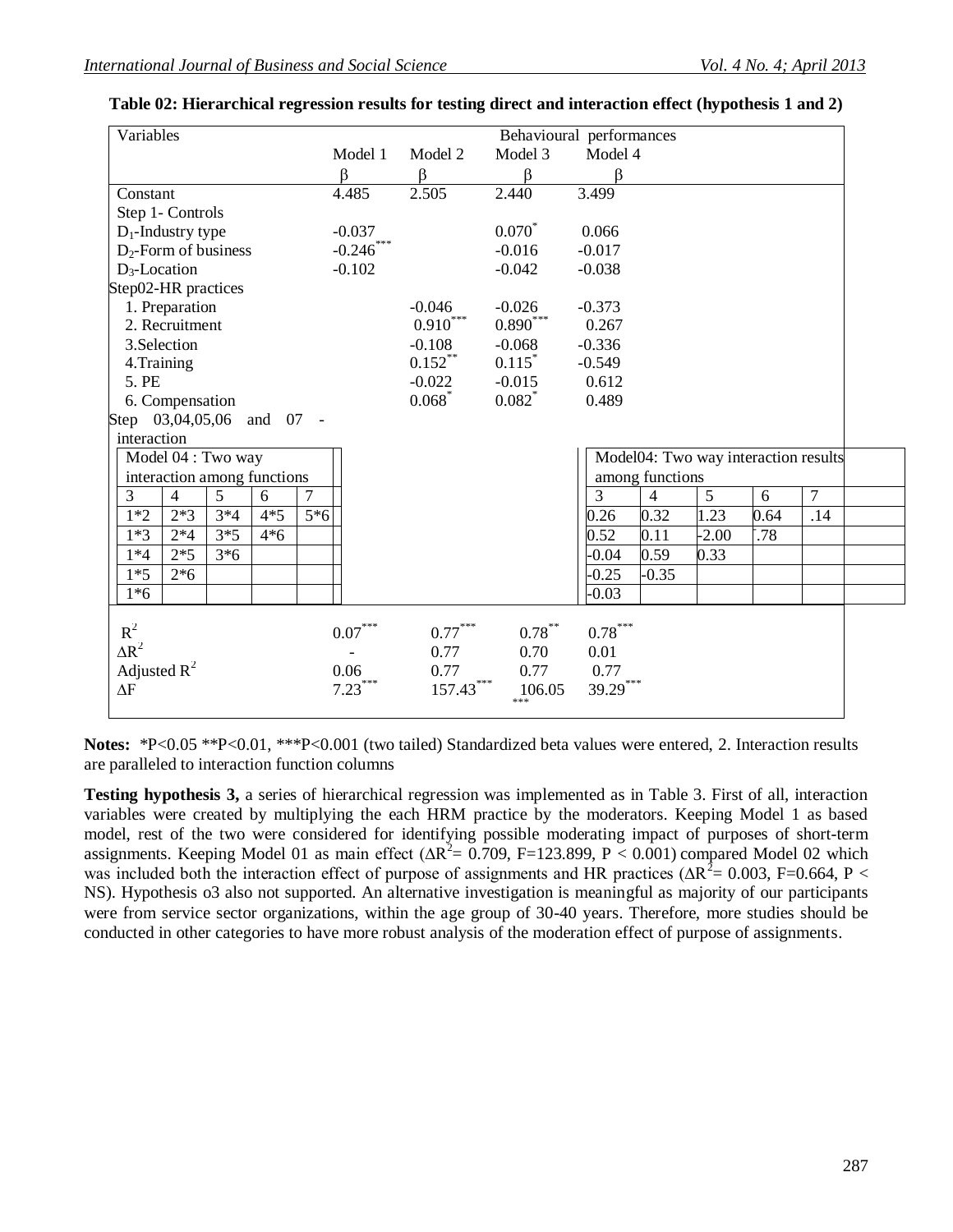| <b>Variables</b>                        | Model 01             | Model 02   |
|-----------------------------------------|----------------------|------------|
|                                         | β                    | β          |
| Constant                                | 2.445                | 2.353      |
| Controls                                |                      |            |
| D1-Industry type                        | 0.065                | 0.059      |
| D2-Form of business                     | 0.019                | 0.010      |
| D3-Location                             | 0.039                | 0.031      |
| Step 01                                 |                      |            |
| HR practices                            |                      |            |
| 1. Preparation                          | 0.027                | 0.016      |
| 2. Recruitment                          | $0.895***$           | $0.928***$ |
| 3.Selection                             | 0.077                | 0.112      |
| 4. Training                             | 0.121                | 0.154      |
| 5.Performance evaluation                | 0.016                | 0.004      |
| 6.Compensation                          | $0.079$ <sup>*</sup> | 0.075      |
| Purpose of assignment                   | 0.036                | 0.513      |
| Step 02-interactionPA and HRM practices |                      |            |
| $PA*1$                                  |                      | $-0.199$   |
| $PA*2$                                  |                      | $-0.410$   |
| $PA*3$                                  |                      | 0.791      |
| $PA*4$                                  |                      | $-0.551$   |
| $PA*5$                                  |                      | $-0.245$   |
| $PA*6$                                  |                      | 0.130      |
|                                         |                      |            |
| $R^2$                                   | 0.783                | 0.787      |
| $\Delta R^2$                            |                      | 0.003      |
| Adjusted $R^2$                          | 0.775                | 0.773      |
| $\Delta F$                              | 95.79                | 0.664      |
|                                         |                      |            |

**Table 03: Hierarchical regression for testing moderation effect (hypothesis 03)**

Notes: 1 \*P<0.05, \*\*P<0.01, \*\*\*P<0.001 (two tailed) Standardized beta values were entered, PA= purpose of Assignments

# *5. Discussion*

This study extended the awareness of short-term assignments in several ways. 277 short-term assignees in 93 SMEs in Sri Lanka were analyzed in terms of the relationship between the given pre-assignment HRM support and post-assignment behavioural performances. Among the developed three hypotheses, hypothesis 1 was partially supported while rest of the two was not supported to prove the identified phenomena in the case of SMEs in Sri Lanka.

Hypothesis 01 partially confirms the supportiveness of recruitment, training and compensation on improving behavioral performance of short-term assignees in SMEs in Sri Lanka. In model 02 in Table 01, recruitment, training and compensation were able to explain 77% of variation in the behavioural performance. In these respects, at the condition where overall participation of the HR department on short-term assignments activities is less (83% of respondents reported that they received assistance and general information from their owned functional departments) but ad-hoc basis settlement on many practices through line departments is visible e.g., recruitment mainly influences individual basis information and Management nominations as suitable candidates are mostly well known, and their availability and or potentiality at any time considered. Research findings confirmed that training is the sole responsibility of alternative type of assignees. Senior employees, who took part in these assignments earlier, played a significant role as trainers. Informal but accurate information sharing attempt with previous assignees mainly affected this results. Due to time limitation and absence of HR Department for formalizing short-term assignments (Welch & Welch, 1994) systematic training was not usual.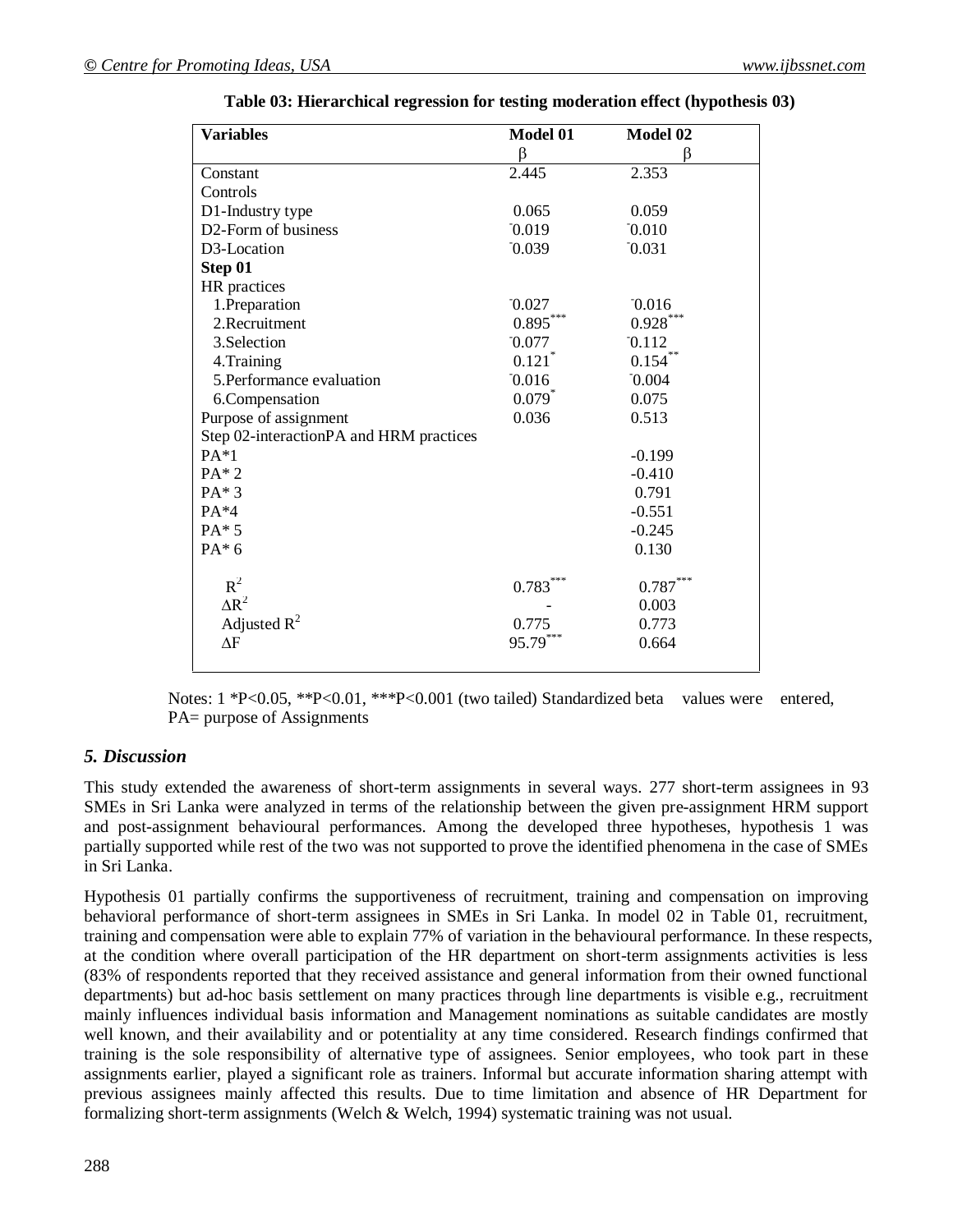However lesser formality of recruitment, training and compensation, is still strong enough to improve behavioural performances of assignees. Majority of SMEs in Sri Lanka are family owned or collaboration with friends or business partners where the managers who are usually the owners, makes more of the decisions in their group business culture and thereby close awareness and powerful social contacts might be motives for the results. High social ties maintain by employers might be strong enough to capture the most suitable person for the assignment. But getting use of rest of the HRM practices of preparation, selection and performance evaluation to improve behavioural performances was impossible with absence of the involvement of HR department. Poorly prepared tasks, duties and responsibilities cause to role ambiguity, fatigue, monotony in most cases are leading to poor employee performance as its *ad hoc* basis settlement in nature (Starr et al., 2009). Systematic arrangement of the assignments thereby would play a dominant role as base building block for rest of the HRM practices thus prepreparation for assignments is necessary. Personal recommendations based on domestic track records revealed their inapplicability even for short-term assignments as goods selection method as well as selection criterion. Inherent challenging nature of the business task at international setting, target achievements might be quite stressful leading to poor performance records upon their return. Loss of self confidence, dissatisfaction over job adjustment difficulties finally disrupt psychological contacts leading for job involvement, lesser motivation or some time causing for quitting the organization too.

The findings of this study were not supportive to conclude the hypothesis 02: bundling effects of HRM practices improve behavioural performances. Many research findings revealed that there is significant effect of bundling of HRM practices on organizational financial performance improvement (Derly & Doty, 1996; MacDuffie, 1995; Yondt et al., 1996, Becker & Huselid, 1998). But this finding is in line with Delaney and Huselid (1996) and Dany et al., (2008), of integration of HRM practices is not always positive on performance enhancement. In the study interdependence of HRM practices were measured to check efficient complementarities on each other. As in Chadwick (2010) to have high complimentarily interaction among two functions it is more favor falling short of functional equivalence and not perfect independent. However at the condition where systematic formalization of functions is absent that kind of functional equivalence is invisible. In addition to that if the absence of HR department or inadequate HRM practices is as general phenomena in SMEs' literature, management choice and owners view play a critical role on people management even in domestic front. Reality on formalizing HRM practices for short-term international assignees is far behind and the necessity is well acceptable.

In hypothesis 03, moderating power of the purpose of assignments observed for the relationship between HRM performances is not sound enough. This finding is contradictory with Boon et al., (2011) and Bjorkman et al., (2002). This should be obvious because the sample study we considered on both foreign subsidiary and exporting companies where role of HR managers is not as significant as that of line managers' covariance among purpose of assignment and HRM practices was acceptable.

# *6. Conclusion and Implications*

This study is under the shelter of theories and empirical findings developed on expatriate and HRM-firm performances discussion. Most of the concepts were taken for granted. Thus the results of the analysis direct us to three research implications. First the empirical results support the argument that out of six HRM practices recruitment, training and compensation are more relevant improving behavioural performance of short-term assignees. On the other hand our study found that bundling of HRM practices was not supportive. We conclude that improving behavioral performances of short-term assignees is concerned; attention on individual functional level is more worthwhile rather than considering them as a bundle. Purpose of assignment also was not the moderator of HRM-behavioural performance relationship of short-term assignees in the Sri Lankan context.

In these respects, the policy implications are, first high involvement of other line managers on strategic formation but lesser by HR managers at strategic planning stage, formalization of these types of short-term assignments were out of the main interest of top management. In this scenario, attention on HRM practice with the help of HR department would be more reasonable due to poor explanatory power of the exiting theories to reveal the realities of short-term assignments (Herod, 2008). On the other hand such excessive power to line managers on HRM practices is problematic and counterproductive due to number of reasons. Specialized knowledge on HRM practices violates continuity, consistency and conformity among HRM practices throughout the organization (Opatha, 1986).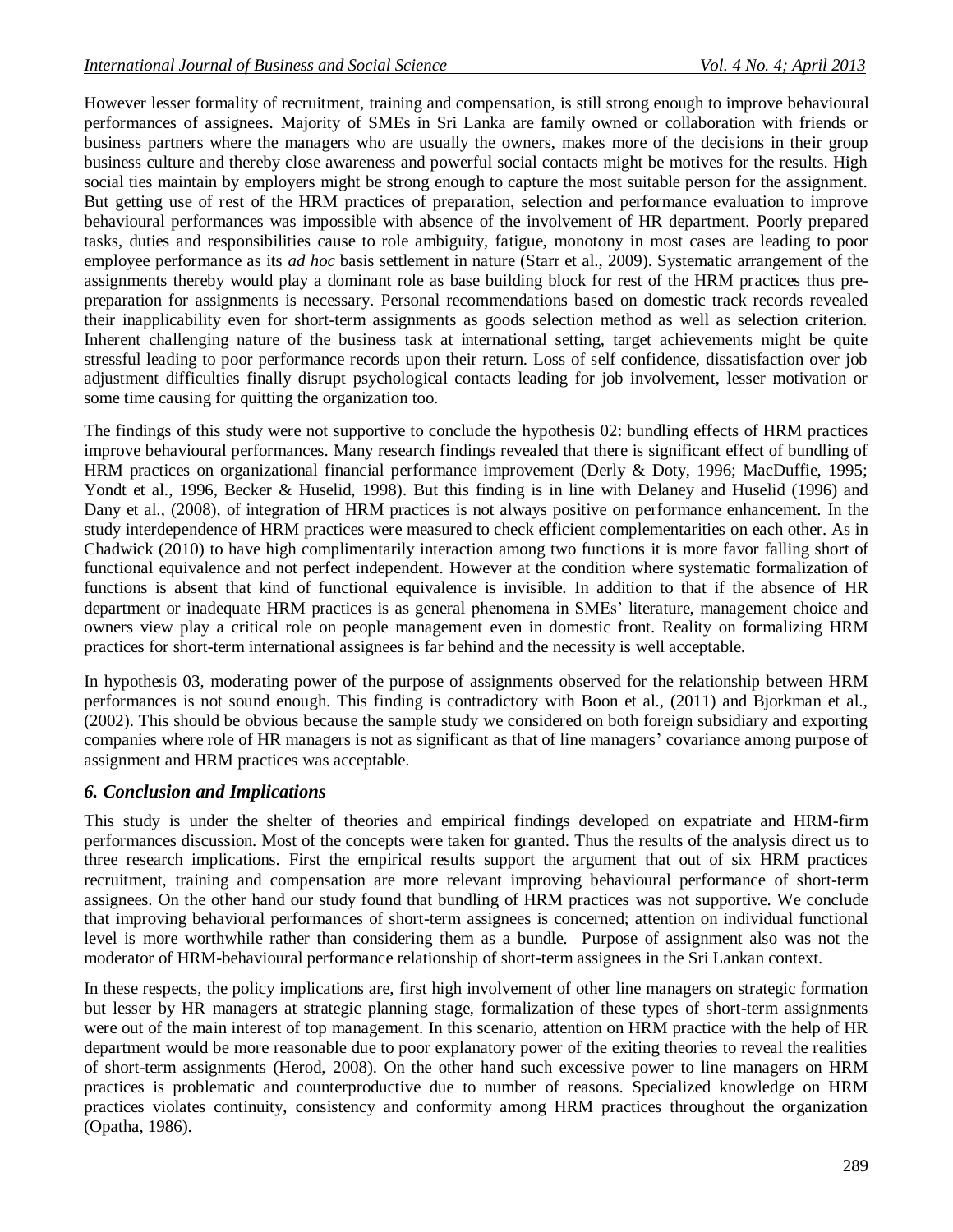As in Dany et al., (2008) such parallel role of line managers in addition to current workload, caused poor attention on employees (Kirkpatrikck et al., 1992, McGovern et al., 1997). Therefore SMEs in Sri Lanka are still going through learning process, attention on HRM strategic level may be needed.

Secondly bundles of HRM practices in the study focused were not supportive. Internally consistent HR practices with high horizontal fit become coherent, complimentary and create synergy in a sense that one practices support the success of other practices (Khair et al, 201, Chandwick, 2010). As far as HRM functions deviate from their formalities, consistency, synergistic impact would not be expectable. Absence of systematic designing due to lesser involvement of HR department and the poor coordination of the HRM practices by a central organizational actors are predict lesser synergistic effect among functions (Chadwick, 2010). Owner management view on strategic partnership of short-term assignments as well as HR department involvement in strategic decision making in international business operations are antecedents of such coordination that enhance horizontal fit among functions. Even though HRM should not be the sole responsibility of HR managers nor line managers but rational role sharing among the two might be more applicable. Stage of internationalization, identified road map for the business should take into consideration more critically sharing of the HRM responsibilities. This finding open a forum of discussion to investigate whether absence of HR department and excessive involvement of line department or inadequacy of the identifications of the variables. Due to varying type of industries in nature whether they are the reason why it is difficult to generalize the findings in this study setting however necessary for further study.

Thirdly strategic fit among HRM practices and business strategies are well documented by previous researches even though it was not found within this investigation. The level of involvement of HR department at strategic formulation for international business and thereby policies for short-term assignments would be necessary for further investigation. However according to Herod (2008), there is no clear one-size-fits-all solution, as business needs, assignment location, average length of assignments, and the assignee's nationalities and job levels all should be considered for identifying the appropriate policies in addition to the purpose of assignments.

Considering the findings of the study, some limitations were noted. First, the views of managers and or executives from home country head quarters were considered. Therefore results totally depend on the home country perspective. Future researchers must access host country related aspects too. Common method biasness is the second limitation we perceived. That is because HRM practices as well as views on outcomes are from the same response group. Triangulation data collection would enhance the accuracy of the method. Third to have the better control over the factors of cultural distance among region, the study attention was limited to Asian region. But we should welcome for expanding the investigation to other region too. Fourth broader coverage of industries prevents us from making unique policy implications as variation of HRM practices and strategic fit at different industries. Thereby case studies on success stories in Sri Lanka would further enrich our conclusions. As the model has been tested only against six HRM practices, wider coverage on HR practices is necessary. In the Sri Lankan context management of international work force was not theoretically or empirically investigated satisfactorily. In that regard these findings open the door for academic and practitioners for further discussion.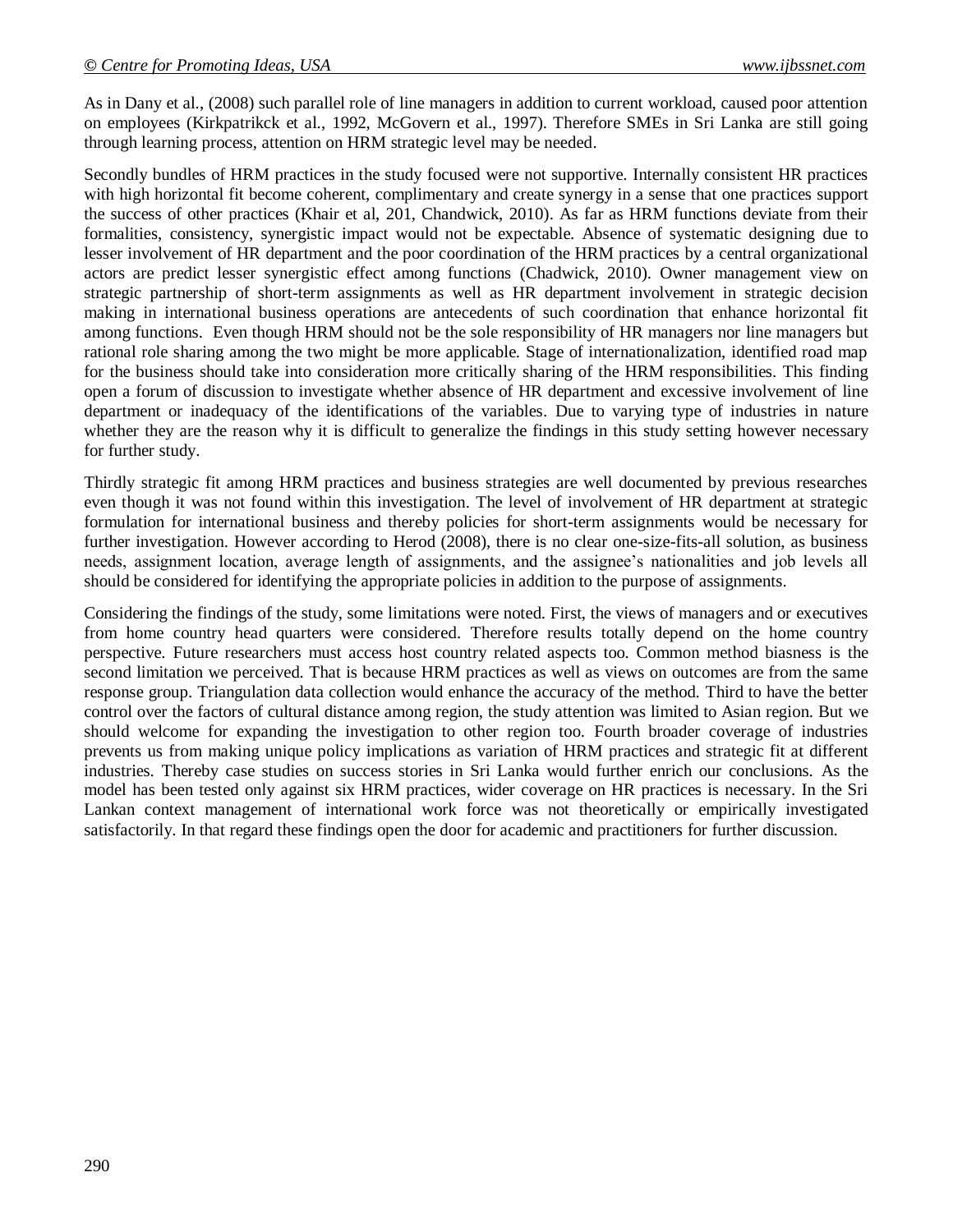### *References*

- Anderson, N., Lievens, F. Karen van Dam. (2004), Future Perspectives on Employee Selection: Key Directions for Future Research and Practice, *Applied Psychology: An International Review*, 4, 487–501
- Bartlett, K.R. (2001), the Relationship between Training and Organizational Commitment: A Study in the Health care Field, *Human Resource Development Quarterly*, l12 (4), 335-352
- Batt, R., and Valcour, P.M. (2003), Human Resource Practices as Predictors of Work-Family Outcomes and Employee Turnover, *Industrial Relations*, 42(2), 189-220
- Bjorkman, I., and Xiucheng, F. (2002), Human Resource Management and Performance ofWwesternFfirms in China, International *Journal of Human Resource Management*, Vol-13(6), 853-864
- Boon,C., Hartog, D., Boselie, P and Paauwe, J. (2011) The relationship between perceptions of HR practices and employee outcomes: examining the role of person–organisation and person–job fit, *The International Journal of Human Resource Management* , 22(1), 138-162
- Bowen, E.D., and Ostroff, C. (2004), Understanding HRM–Firm performance Linkages: The Role of the "Strength" of the HRM system, *The Academy of Management Review*, 29(2), 339-364
- Briscoe, D.R., Schuler, R.S., and Claus, L. (2009), International Human Resource Management: Policies and Practices for Multinational Enterprises, Routledge,
- Chanwick, C. (2010), Theoretical insights on the nature of performance synergies in human resource systems: towards greater precision. *Human Resource Management Review*, 25, 85-101
- Collings, D.G; Scullion, H., and Morley, M.J. (2007), Changing patterns of global staffing in the multinational enterprise: Challenges to the conventional expatriate assignments and emerging alternatives, *Journal of Work Business*, 42(2),198-213
- Cooper R.D., and Schindler P.S. (2011), Business Research Methods, McGraw-Hill companies, New York
- Delaney, J.T. and Huselid, M.A. (1996), The Impact of Human Resource Management Practices on Organizational Performance, *Academy of Management Journal*, 39, 949-969
- Delery, J.E and Doty, D.H. (1996), Modes of Theorizing in Strategic Human Resource Management: Test of Universalistic, Contingency and Configurationally Performance Predictions, *Academy of Management Journal*, 39(4), 802-835
- Edgar, F., and Geare, A. (2005) HRM Practices and Employee Attitudes: Different Measures Different Results, *Personnel Review*, 34(5), 534-549
- Foley, S., Ngo. H and Loi. R. (2012), The adaptation of high performance work systems in foreign subsidiaries, *Journal of World Business*, 47(1), 106-113
- Guchait, P and Cho, S. (2010) The impact of human resource management practices on intention to leave of employees in the service industries in India: the mediating role of organizational commitment, *The International Journal of Human Resource Management*, 21(8), 1228-1247 )
- Harvey, M. Reiche, B.S., and Moeller, M. (2011), Developing effective global relationship through staffing with inpatriate manages: The role of interpersonal trust, *Journal of International Management,* 17(2)150-161
- Hemdi, M.A.,and Nasurdin, A.M. (2006), Predicting Turnover Intentions of Hotel Employees ; The influence of Employee Development Human ResourceMmanagement Practices and Trust in Organization, *International Journal of Business*, 8(1), 21-42
- Hemmasi, M, Downes, M and Varner, I. (2010), An empirically driven multidimensional measures of expatriates success, reconciling the discord, *International Journal of Human Resource Management*, 21(7), 982-998.
- Herod, R. (2008), Short-term International Assignments: implementing effective policies, Society of Human Resource Management, USA
- Huselid M.A. (1995), The impact of Human resource management practices on turnover, productivity and corporate financial performance, *Academy of Management Journal*, 38(3), 635-672
- Ichniowski, C., Shaw, K., and Prennusi, G. (1997), The Effects of human Resource Management Practices on Productivity: A Study of Steel Finishing Lines, *American Economic Review*, 87, 291-313
- Jackson, S.E., and Schuler, R.S. (1995), Understanding Human Resource Management in the Context of Organizations and Their Environment, *Annual Review of Psychology*, 46, 237-264
- Kirkpatrick, I., Davies, A., and Oliver, N. (1992), Decentralization: Friends or Foe of HRM? In Reassessing Human Resource Management, eds. P. Biyton and P. Turnbull, Thousand Osaka, CA: sage Publication